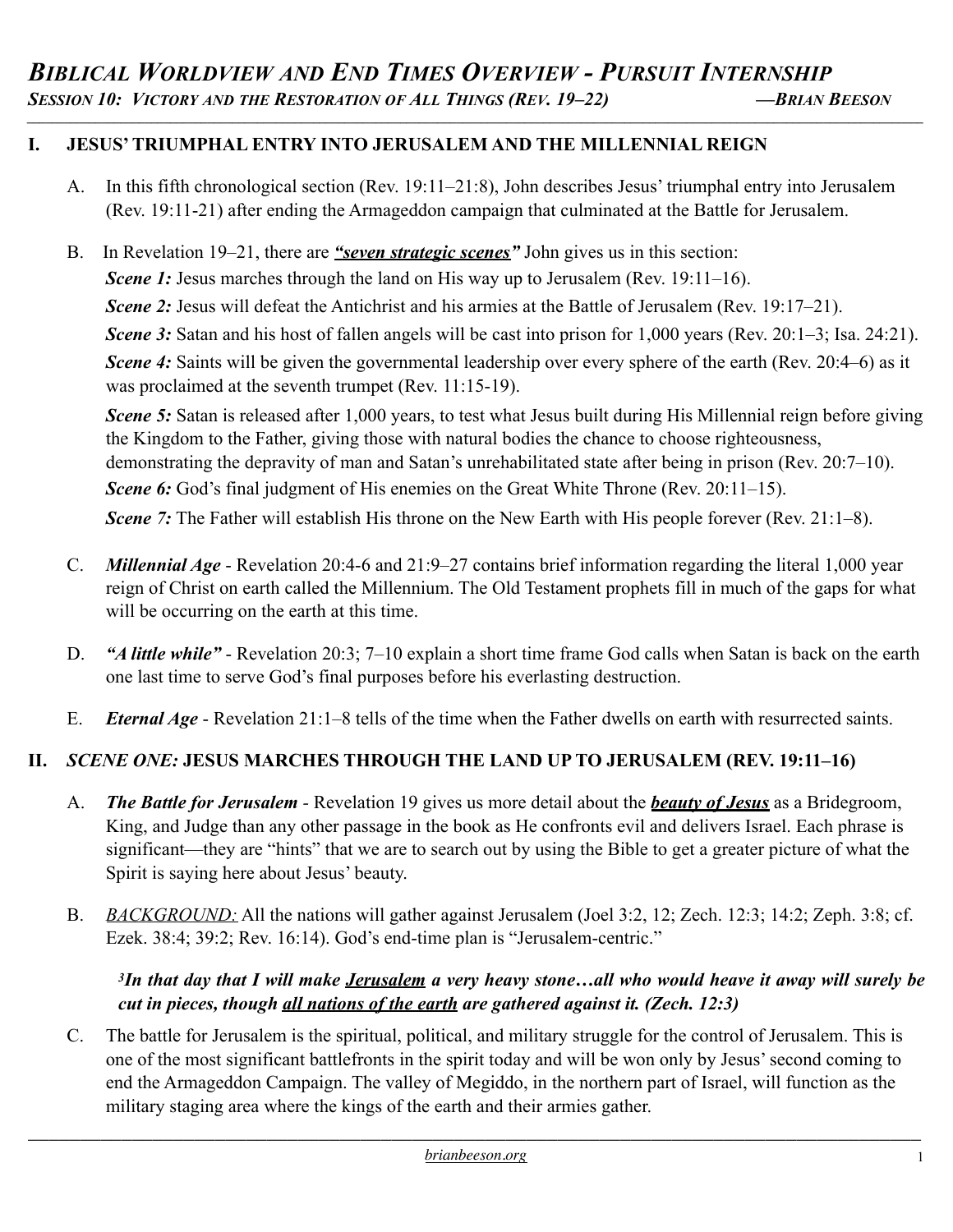D. John saw Jesus traveling to Jerusalem for the final battle in natural history (Rev. 19:19–21).

*11I saw heaven opened, and behold, a white horse. He who sat on him was called Faithful and True, and in righteousness He judges and makes war. 12His eyes were like a flame of fire, and on His head were many crowns…13He was clothed with a robe dipped in blood…14The armies in heaven…followed Him on white horses. 15Now out of His mouth goes a sharp sword, that with it He should strike the nations… He Himself treads the winepress of the…wrath of Almighty God. 16He has on His robe…a name written: KING OF KINGS AND LORD OF LORDS. (Rev. 19:11-16)*

- E. *I saw the heavens opened, and behold:* This statement speaks of the way in which John received revelation, not of how Jesus arrives at Jerusalem. *A common misperception* in reading this verse in isolation is that Jesus shows up directly upon the Mount of Olives from Heaven, having skipped his journey across the land after having landed on Mt. Sinai and charging through several Middle Eastern nations (Deut. 33:2; Hab. 3:12–13; Isa. 63:1; Psalm 45:3–5; Psalm 68:24).
- F. *White horse*: Jesus will make His triumphal entry into Jerusalem on a white horse, as the conquering King in the context of a military conflict. White speaks of victory and purity. Earlier, the Antichrist was shows as the mock-victor of false purity (Rev. 6:2). There are real horses in the heavenly realm. Elijah, Elisha, Isaiah and Zechariah saw horses with heavenly chariots (2 Kgs. 2:11; 6:17; Ps. 45:3-5; 68:17; Isa. 31:1; 66:15-16; Hab. 3:8,15; Rev. 19:11, 19, 21). The saints will ride horses (Rev. 19:14).

*15 For behold, the Lord will come with fire and with His chariots, like a whirlwind, to render His anger with fury, and His rebuke with flames of fire. 16 For by fire and by His sword the Lord will judge all flesh; and the slain of the Lord shall be many. (Isa. 66:15–16)* 

*O Lord, were You displeased with the rivers, was Your anger against the rivers, was Your wrath against the sea, that You rode on Your horses, Your chariots of salvation?…15 You walked through the sea with Your horses, through the heap of great waters. (Hab. 3:8, 15)* 

*The chariots of God are twenty thousand, even thousands of thousands… (Psalm 68:17)*

G. *He judges*: Jesus will intervene with judgment in order to put things right. His judgments include establishing new leaders, laws and policies that will help the poor (Isa. 11:4).

# *4With righteousness He shall judge the poor…He shall strike the earth… (Isa. 11:4)*

- H. *He makes war*: The most extreme judgment in history will occur in the largest, most violent battle of history. There is a fog of sentimentality around the person of Jesus in the Church. Seeing Him as the "*Jesus of Christmas"* only. Many don't have a view of Jesus that Jesus will restore order by destroying wicked governments on the earth. The *"Jesus of Christmas"* will bring peace and goodwill to men (Lk. 2:14) by waging a just war against evil as the *"Jesus of Armageddon."* He declares war in righteousness and through war will establish peace and justice. The Antichrist starts this war (Rev. 11:7; 12:7, 17; 13:4, 7; 17:14; 19:19; cf. Dan. 7:21; 9:26).
- I. *Faithful and true*: Jesus is faithful to fulfill His promises and true to His loving nature in all that He does. Even in battle, Jesus is faithful to love and justice, doing all according to truth. He is the perfect leader who will provide everlasting stability to the earth under HIs leadership (Isa. 33:5-6, 17-24; 32:1–8).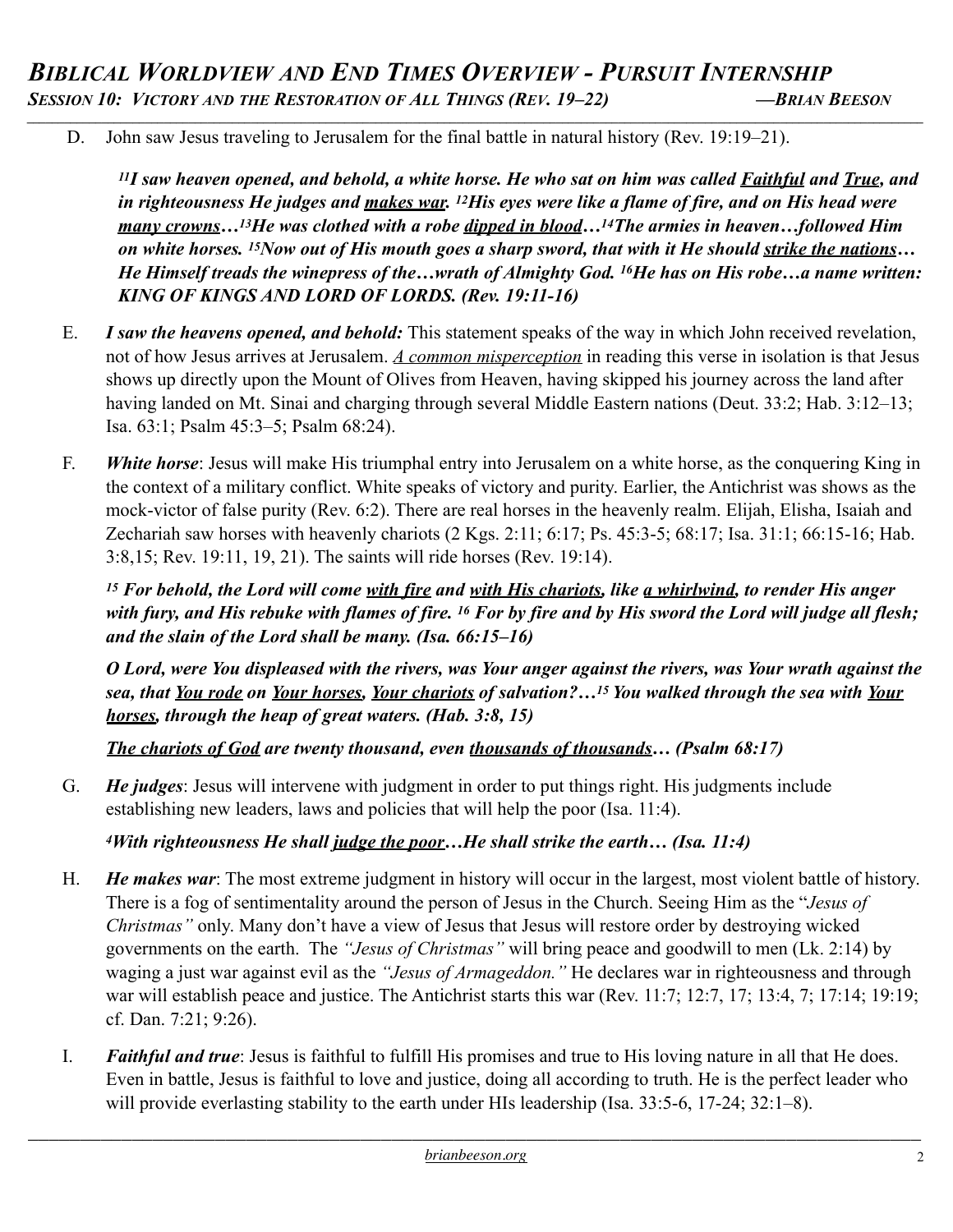- J. *Eyes like a flame of fire:* Eyes of fire speak of His burning heart of desire for His people (Ex. 20:5; 34:14; Deut. 4:24; Zeph. 1:18; Jas. 4:5) and His penetrating knowledge of the thoughts, attitudes and intentions of man before Whom nothing is hidden (Heb. 4:13; Rev. 2:23).
- K. *Many crowns:* Jesus' crowns speak of His past and future victories (Josh. 5:13–15).
- L. *Robe dipped in blood*: His robe (long outer garment) will be splattered with the blood of His enemies. Some *wrongly interpret* this phrase to refer to His own blood shed on the cross.
	- 1. Most scholars see this as referring to the blood of Jesus' enemies being on His robe (Ps. 110:5–6; Isa. 11:4; 34:1–8; 63:1–6). The word *dipped* comes from the Greek word *baptô*, from which is where we get *baptize.* The accurate concept is to "soak" in blood, more than just sprinkle.The fact his garments are soaked in blood means He is the greater David by *personally confronting His enemies*. This is a public statement that *Jesus believes in a righteous war*. He will not be ashamed of shedding blood in the process of delivering the nations from such evil.

### *1Who is this who comes from Edom [Jordan]…this One [Jesus] who is glorious…traveling in the greatness of His strength?...2Why is Your apparel red, and Your garments like one who treads in the winepress? 3"I have trodden the winepress…and trampled them in My fury; their blood is sprinkled upon My garments, and I have stained all My robes." (Isa. 63:1-3)*

- 2. Jesus will *destroy His enemies* on His way to Jerusalem (Hab. 3:12–13; Isa. 63:1; Psalm 45:3–5; Psalm 68:24), *trampling them* like grapes in a winepress (Joel 3:13; Rev. 14:20; 19:15; Isa. 63:3). He will have *landed at Mt. Sinai* with His heavenly armies (Deut. 33:2–5; Judges 5:4–5; Psalm 68:7–9; ), *charging through Midian* (Western Saudi Arabia, Hab. 3:3, 7) and *Edom* (Modern Jordan, Isa. 34:5– 7; 63:1–6; Joel 3:2, 12; Zech. 12:3; 14:2; Zeph. 3:8; Ezek. 38:4; 39:2; Rev. 16:14) and *visited Egypt* (Ex. 19:1f.; Isa. 27:12; Micah 7:15). He will be freeing Jewish captives and those doomed to die (Zech. 10:8; Mic. 2:12; Ezek 20:34; Zech. 9:11; Is. 27:12)
- 3. *Word of God*: All that Jesus does in the battle of Jerusalem is true to Scripture. His goals, motives, and attitudes in this great battle will be totally consistent with Scripture. His name—"the Word of God"—emphasizes His promise to fill the earth with justice through this battle.
- M. *Armies followed Him*: Jesus desires partnership with His people as He takes over the nations (Rev. 19:14; John 17:24). Both the saints and angels will accompany Jesus in His armies (1 Thes. 4:14; Zech. 14:5; Mt. 25:31; Mat. 26:53; Jude 14–15).

*14The armies in heaven, clothed in fine linen, white and clean, followed Him on white horses. (Rev. 19:14)* 

*24Father, I desire that they also whom You gave Me may be with Me where I am, that they may behold My glory which You have given Me… (Jn. 17:24)*

*14…"Behold, the Lord comes with ten thousands [innumerable] of His saints, 15 to execute judgment on all, to convict all who are ungodly among them of all their ungodly deeds (Jude 14–15)*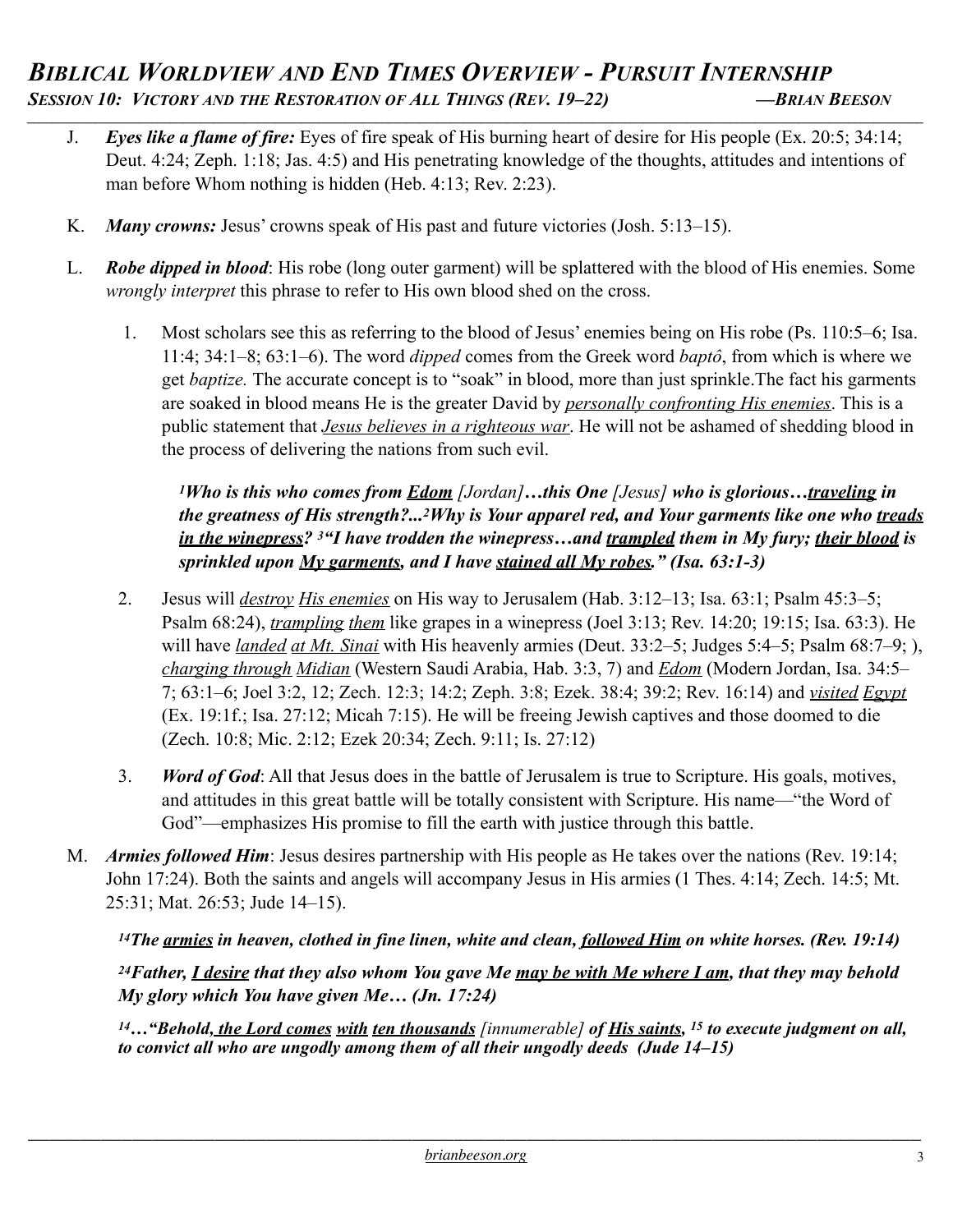- N. *White and clean*: The armies of heaven will be dressed in *fine linen*, *white* and *clean* (Rev. 19:14; cf. 3:4–5, 18: 4:4; 6:11; 7:9; 13–14; 14:14). This clothing is similar to the saints in their bridal attire as seen in Revelation 19:7–8.
- O. The sword of His mouth. Jesus will release the sword of His mouth to release judgment (Rev. 1:16; 2:12, 16; Isa. 11:4) and the literal sword in His hand (Num. 22:23, 31; Josh. 5:13; Ps. 45:3-4; 149:6-9; Isa. 27:1; 34:1-8; 66:15-16; Zeph. 2:12).

*15Out of His mouth goes a sharp sword, that with it He should strike the nations. He Himself will rule them with a rod of iron. He Himself treads the winepress of…wrath… (Rev. 19:15)* 

- P. *Dash the nations with a rod of iron*: (Ps. 2:9; Rev. 2:27; 12:5; 19:15) After inheriting the earth as His possession to rule, He dashes all evil infrastructures by releasing the seven bowl judgments (Rev. 11:15-19; ch. 15–16), including finance, education, military, religion, food, water, etc… He does this as an iron scepter would shatter pottery (Ps. 2:7–9). Secondly, Jesus will rule with the rod of His mouth in dealing swiftly with all rebellion during the Millennial kingdom (Isaiah 11:4; Psalm 2:10–12; Zech. 14:17–18), demonstrating His unyielding governmental absolutes to rule His inheritance righteously.
- Q. *King of kings*: All the nations on earth will see Jesus as the King of kings (1 Tim. 6:15; Rev. 17:14; 19:16). He will take over everything forever, for the glory of God and the good of His people. All the kings of the earth, resurrected and those in natural bodies will report to Him.

*16He has on His robe and on His thigh a name written: KING OF KINGS… (Rev. 19:16)*

# **III.** *SCENE TWO* **- JESUS DEFEATS THE ANTICHRIST AND HIS ARMIES (REV. 19:17–21)**

A. Jesus will gather the birds for a great supper, feasting on the Antichrist's army (Rev. 19:17–18, 21; Ezek. 39:17-20; Mt. 24:28; Lk. 17:37). Jesus has power over all creation, even the birds. There will be a supernatural gathering of birds that will clean up the carnage of the dead armies and prevent further disease in the land as Jewish captives will soon return there.

*17I saw an angel…saying to all the birds that fly in the midst of heaven, "Come and gather for the supper of the great God, 18that you may eat the flesh of kings, the flesh of captains, the flesh of mighty men, the flesh of horses…and the flesh of all people…" (Rev. 19:17-18)* 

B. All kings will be gathered with their armies (Rev. 19:19; cf. Joel 3:2, 12; Zech. 14:2; Zeph. 3:8; Luke 21:20– 24). This shows the global scope of hostility and why Jesus' violent action is necessary. Jesus will arrive at Jerusalem at the perfect time to rescue the remnant of Israel (Zech. 14:5). As the Greater Moses, He will split the Mount of Olives in two to provide an escape route for those in the city (Zech. 14:4–5).

*19And I saw the beast [Antichrist], the kings of the earth, and their armies, gathered together to make war against Him [Jesus] who sat on the horse and against His army. (Rev. 19:19)* 

*2I will gather all the nations to battle against Jerusalem; the city shall be taken…3Then the LORD will go forth [Jesus' second coming] and fight against those nations…4His feet will stand on the Mount of Olives…and the Mount of Olives shall be split in two …making a very large valley… 5Then you shall flee through My mountain valley…The LORD my God will come, and all the saints with You. (Zech. 14:2-5)*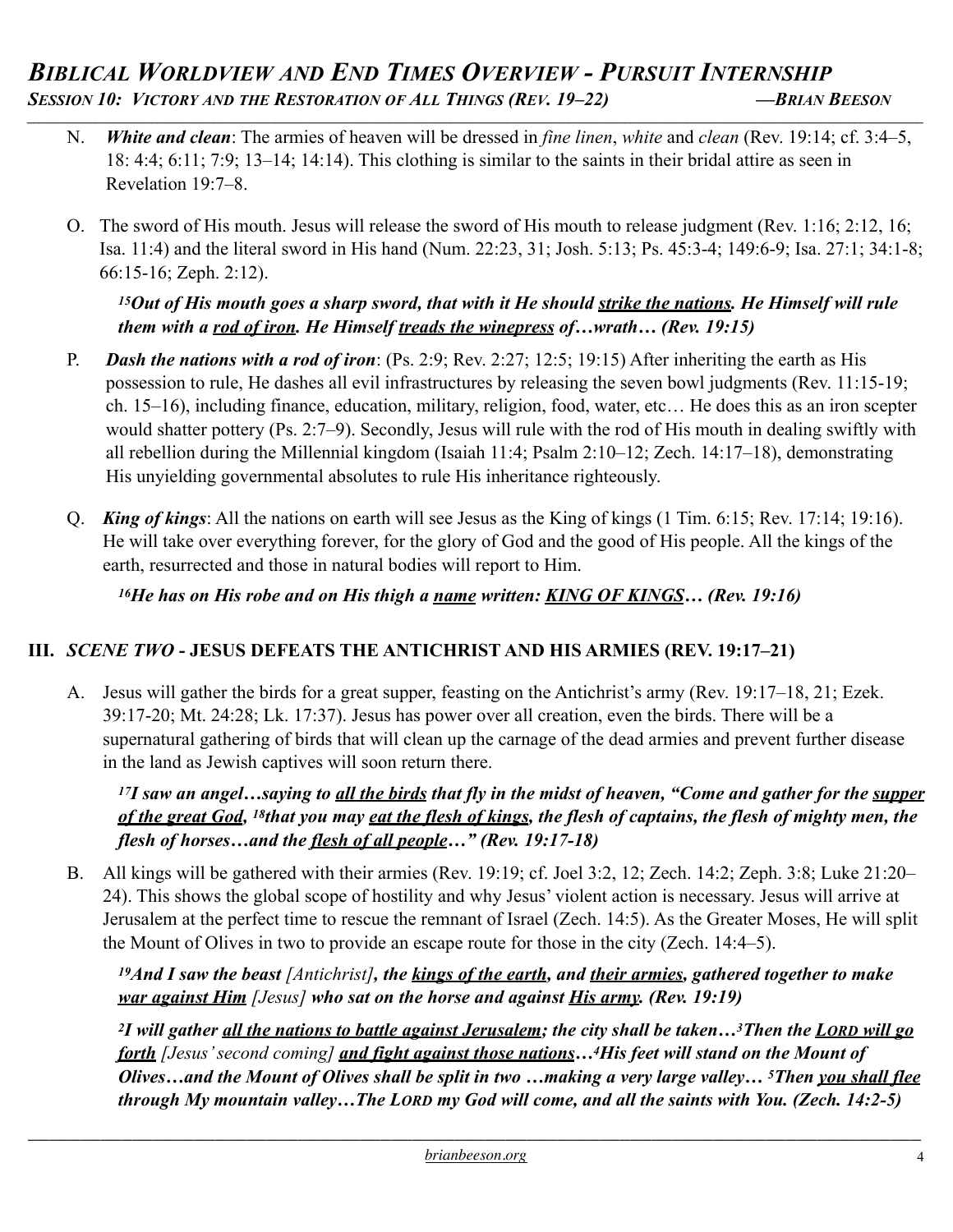# *BIBLICAL WORLDVIEW AND END TIMES OVERVIEW - PURSUIT INTERNSHIP SESSION 10: VICTORY AND THE RESTORATION OF ALL THINGS (REV. 19–22) —BRIAN BEESON \_\_\_\_\_\_\_\_\_\_\_\_\_\_\_\_\_\_\_\_\_\_\_\_\_\_\_\_\_\_\_\_\_\_\_\_\_\_\_\_\_\_\_\_\_\_\_\_\_\_\_\_\_\_\_\_\_\_\_\_\_\_\_\_\_\_\_\_\_\_\_\_\_\_\_\_\_\_\_\_\_\_\_\_\_\_\_\_\_\_\_\_\_\_\_\_\_\_\_\_\_\_\_\_\_\_\_\_\_\_\_\_\_\_\_\_\_\_\_\_\_\_\_\_\_\_\_\_\_\_\_\_\_\_\_\_\_\_\_\_\_\_\_\_*

C. The Antichrist will be defeated in the sight of all the nations (Rev. 19:20). It is my opinion that as the Jewish captives flee through the valley, they run past Jesus on His way to confront the Antichrist and False Prophet in the temple of God (2 Thes. 2:4; John 2:13–17; Isa. 66:6). He and the false prophet will die from the breath of Jesus' mouth and the brightness of His coming (Isa. 30:27–28; 2 Thes. 2:8) as they are cast alive into the Lake of Fire 1,000 years ahead of anyone else (Isa. 30:33; Dan. 7:11; Rev. 19:20–21). The rest of those killed during the Bowl judgments (Rev. ch. 15–16; 19:21) will wait in Hell for the Great White Throne judgment where they appear before Jesus to receive their final verdict (John 5:28–29; Dan. 12:1–3; Rev. 20:11–15).

*20Then the beast [Antichrist] was captured, and with him the false prophet… These two were cast alive into the lake of fire burning with brimstone. (Rev. 19:20)* 

*<sup>8</sup> …the lawless one [Antichrist]…whom the Lord will consume with the breath of His mouth and destroy with the brightness of His coming. (2 Thes. 2:9)*

D. Jesus attends to every detail, even the clean-up of the dead (Rev. 19:21). All the kings and their armies that survived the seven bowl judgments will be executed (Ps. 110:5–6; Isa. 24:6, 17–21; 66:24; Ezek. 38:18–23; Zech. 14:12-15; Rev. 16:17–21; 18). It will take *seven months* to bury the bones of the dead (Ezek. 39:11–16) and *seven years* to burn the weapons (Ezek. 39:9). Some suggest this passage must be taken symbolic because of the use of horses and wooden weapons. One solution is that these details tell us that after so much war in the final 3 1/2 years, the sophistication of human warfare has been reduced for many.

*21And the rest were killed with the sword which proceeded from the mouth of Him who sat on the horse. And all the birds were filled with their flesh. (Rev. 19:21)* 

*5 The Lord … shall execute kings in the day of His wrath. 6 He shall judge among the nations, He shall fill the places with dead bodies, He shall execute the heads of many countries. (Psalm 110:5–6)*

- E. The pinnacle of the Second Coming royal procession will be Jesus' reentry into Jerusalem to be officially received by the governmental leaders of Israel as their Messianic King. Jesus prophesied to the leaders of His generation saying, *"you shall see me no more until you say, 'Blessed is He who comes in the name of the*  **LORD'"** (Mt. 23:39). God does not force Himself on anyone but only comes when asked. The moment of the Jewish leaders finally accepting Jesus has come!
- F. At this time, the Jewish leaders will ask the question concerning their Deliverer, *"Who is this King of Glory?"* (Ps. 24:7–8) and then as they see Jesus' nail marked hands (Isa. 49:16; John 20:20, 25; Gal. 6:17; Rev. 5:6), *"What are these wounds in Your hands?"* (Zech. 13:6). God will supernaturally open their eyes, as He replies, *"Those with which I was wounded in the house of my friends"* and as they *"Look upon the*  **One whom they pierced"** (Zech. 12:10–14; cf. Gen. 45:1, 4), they recognize that this is in fact "Jesus of Nazareth" their long-awaited Messiah - the "Son of David". In one day the entire nation will be saved (Zech. 13:1, 8–9; Rom. 11:26–27). Jesus will be celebrated as the Son of David in a hosanna coronation parade hosted by the leaders of Israel. They will open the gates of Jerusalem to Jesus in an official declaration of Him as their King after He rescues them to end the Armageddon campaign (Psalm 118).

*7Lift up your heads, O you gates [of Jerusalem]! And be lifted up, you everlasting doors! And the King of glory shall come in. 8Who is this King of glory? The LORD strong and mighty, the LORD mighty in battle [Armageddon campaign]. (Ps. 24:7–8)*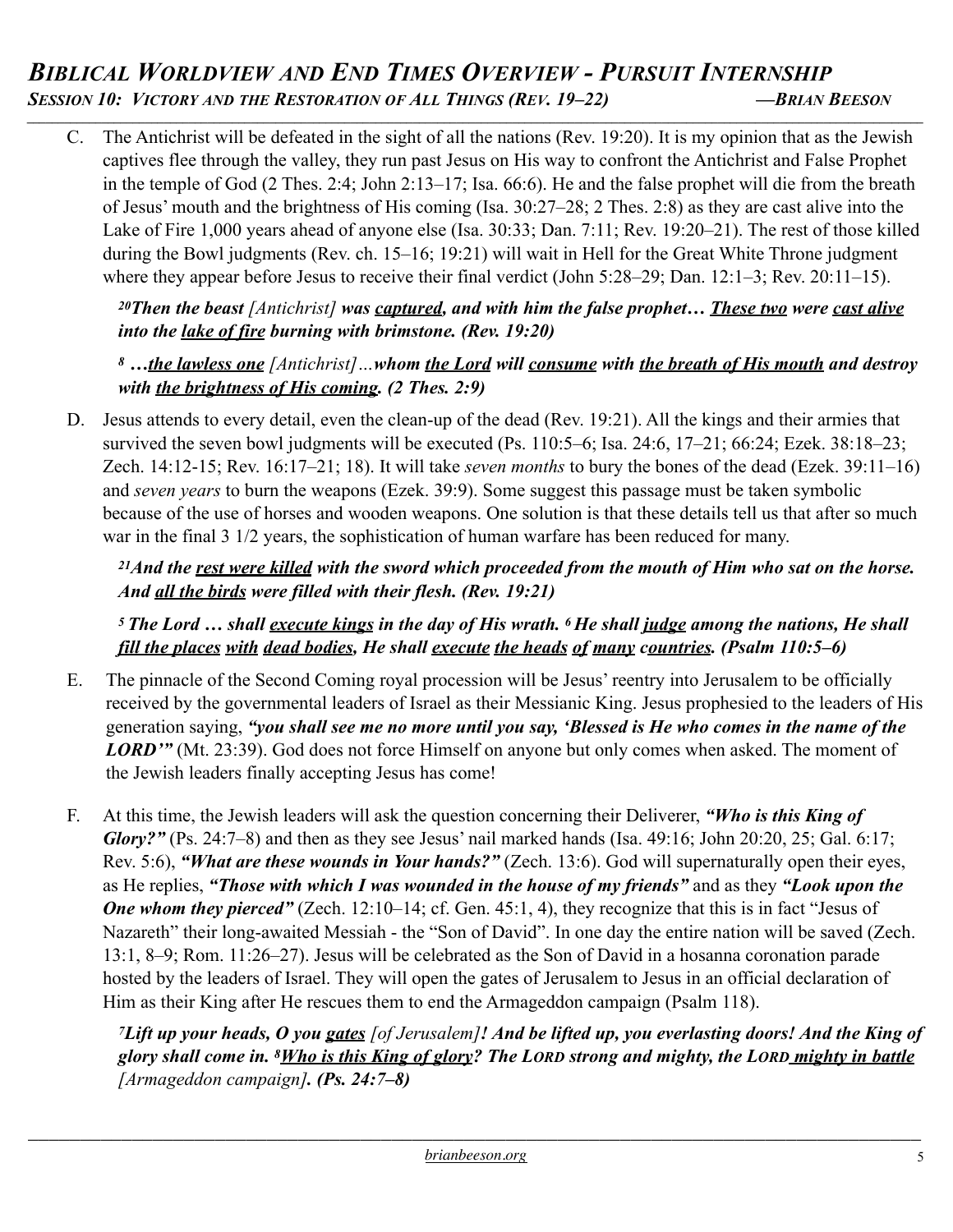# *BIBLICAL WORLDVIEW AND END TIMES OVERVIEW - PURSUIT INTERNSHIP*<br>*Session 10: Victory and the Restoration of All Things (Rev. 19–22)* — *BRIAN BEESON*

*\_\_\_\_\_\_\_\_\_\_\_\_\_\_\_\_\_\_\_\_\_\_\_\_\_\_\_\_\_\_\_\_\_\_\_\_\_\_\_\_\_\_\_\_\_\_\_\_\_\_\_\_\_\_\_\_\_\_\_\_\_\_\_\_\_\_\_\_\_\_\_\_\_\_\_\_\_\_\_\_\_\_\_\_\_\_\_\_\_\_\_\_\_\_\_\_\_\_\_\_\_\_\_\_\_\_\_\_\_\_\_\_\_\_\_\_\_\_\_\_\_\_\_\_\_\_\_\_\_\_\_\_\_\_\_\_\_\_\_\_\_\_\_\_*

G. Jesus is the *"greater Joseph," forgiving* the debt of betrayal from His own brethren (Gen. 45:4; 50:19–21; Mt. 26:25; Lk. 22:48; Jn. 13:21; Mk. 15:13–14; John 19:15; 8:37; 1:11; 20:19; Acts. 7:52; Zech. 12:10–14; 13:6), *preserving* His family in their *time of trouble* being sent ahead by God (Gen. 45:5–10; Jer. 30:7; Dan. 12:1), *bringing peace* to family *discord* (Gen. 37:11,18–20; 45:5; 50:19–21; Zech. 12:10–14; 1 Kings 12; Isa. 11:13; Isa. 9:6) and *healing* (restoration) from the unrecoverable tragedies incurred over Israel's painful history (Gen. 37:34–35; 42:36; 44:22; 46:29–30; 47:11–12; Deut 28:64–67; Isa. 43:27–28; 54:1–8; Jer. 23:39–40; 24:9; 29:19; Isa. 49:20–21; 25:8–9; Ps. 147:3; Mat. 23:37; Isa. 61:1).

*<sup>5</sup> But now, do not therefore be grieved or angry with yourselves…for God sent me before you to preserve life….7 And God sent me before you…to save your lives by a great deliverance. 8 So now it was not you who sent me here, but God… (Gen. 45:5, 7–8)* 

#### **IV.** *SCENE THREE AND FOUR* **- THE MILLENNIAL REIGN OF CHRIST— SATAN IN PRISON (REV. 20:1–3) AND THE SAINTS' GOVERNMENTAL LEADERSHIP (REV. 20:4–6)**

A. Satan will be bound with supernatural chains and then cast into the pit or prison (Rev. 20:1–3), including fallen angels and all powers of darkness that had been in heavenly places and were cast to the earth during the final 3 1/2 years (Isa. 24:21–22; 27:1; Rev. 20:1–3; Rev. 12:1–3). Presently Satan and his fallen angels deceive mankind, blind people groups, stir up sin, war and all evil things.

*2He [an angel] laid hold of the Dragon, that serpent of old…the Devil and Satan, and bound him for one thousand years; 3and he cast him into the bottomless pit, and shut him up, and set a seal on him, so that he should deceive the nations…After these things he must be released for a little while. (Rev. 20:2-3)* 

- B. Revelation 20 sheds light on Satan's character:
	- 1. The *"dragon"* denotes his ancient and powerful cruelty without any capacity for mercy.
	- 2. The *"serpent of old"* refers to the subtleties of the liar and deceiver in the Garden (Gen. 3).
	- 3. The *"Devil"* means slanderer or accuser.
	- 4. The name *"Satan"* means "adversary", as the one who opposes and attacks us.
- C. Revelation 20 sheds light on Satan's five-fold fall:
	- 1. From the *third Heaven* to the mid-heaven (Isa. 14:12; Ezek. 28:16; Lk. 10:18)
	- 2. From the *mid-heaven* to being solely confined to the earth (Rev. 12:12–17)
	- 3. From *the earth surface* to the bottomless pit for 1000 years (Isa. 24:21–22; Rev. 20:1–3)
	- 4. From *the bottomless pit* to the Lake of Fire after the Millennium (Isa. 24:21–22; Rev. 20:10)
	- 5. The final *Lake of Fire* will be Satan's permanent home forever (Rev. 20:10)
- D. Resurrected saints will be given governmental leadership of the earth for one thousand years (Rev. 20:4-6; cf. Rev. 2:26-27; 3:21; 5:10; 22:5; Mt. 19:28; 20:21-23; 25:23; Lk. 19:17-19; 22:29-30; 1 Cor. 6:2-3; 2 Tim.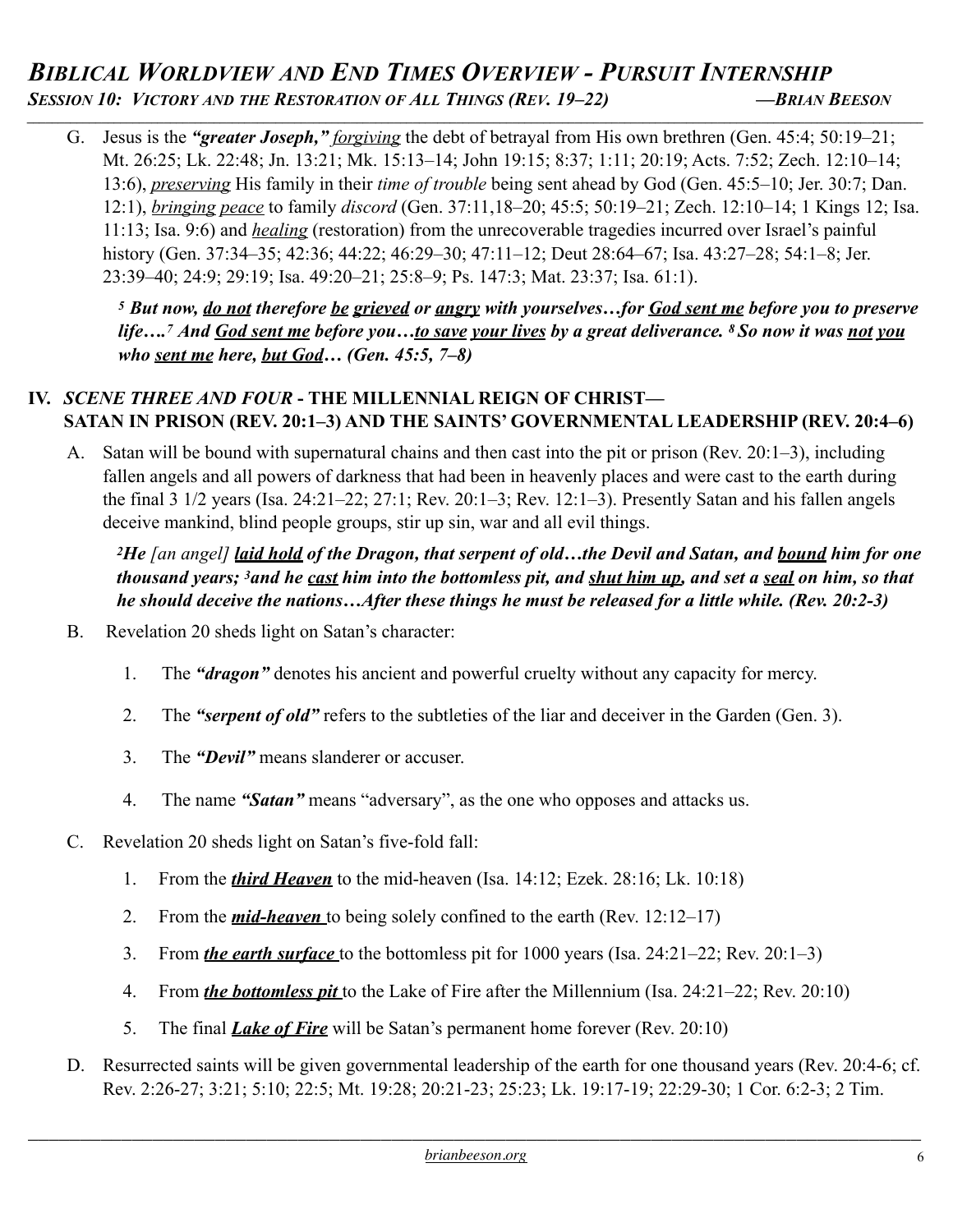*\_\_\_\_\_\_\_\_\_\_\_\_\_\_\_\_\_\_\_\_\_\_\_\_\_\_\_\_\_\_\_\_\_\_\_\_\_\_\_\_\_\_\_\_\_\_\_\_\_\_\_\_\_\_\_\_\_\_\_\_\_\_\_\_\_\_\_\_\_\_\_\_\_\_\_\_\_\_\_\_\_\_\_\_\_\_\_\_\_\_\_\_\_\_\_\_\_\_\_\_\_\_\_\_\_\_\_\_\_\_\_\_\_\_\_\_\_\_\_\_\_\_\_\_\_\_\_\_\_\_\_\_\_\_\_\_\_\_\_\_\_\_\_\_*

2:12; Rom 8:17). Jesus told his disciples they would rule with Him on thrones (Mt. 19:28; Lk. 22:30). The martyrs highlighted here in Revelation 20 are not the only ones who reign but are highlighted here to help the saints have patience and stand steadfast (Rev. 2:10; 13:10; 14:12).

*4I saw thrones, and they sat on them, and judgment was committed to them. Then I saw the souls of those who had been beheaded for their witness to Jesus…and they lived and reigned with Christ for one thousand…6Blessed and holy is he who has part in the first resurrection… they shall be priests of God and of Christ, and shall reign with Him 1000 years. (Rev. 20:4-6)* 

*23 His lord said to him, 'Well done, good and faithful servant; you have been faithful over a few things, I will make you ruler over many things. Enter into the joy of your lord.' (Mat. 25:23)*

- E. Resurrected saints will live in the New Jerusalem but have assignments upon the earth much like angels do today (Rev. 21:9–27; John 14:2–3; Gal 4:26; Heb. 11:10; Phil 3:20).
- F. *The Millennium* is a literal 1,000-year period in which Jesus will rule the whole world from His Throne of Glory in Jerusalem. Millennium is the Latin 'mille' a thousand. At this time the Kingdom of God will be openly manifest affecting every sphere of life (spiritual, political, judicial, social, financial, agricultural, educational, technological, environmental, arts, athletics, etc.). The result will be a 1,000-year period of unprecedented blessing for the whole earth as Jesus establishes righteous rule and prepares the earth for the Father's arrival. *Here are some of the features of the Millennial era:*
- G. *Removal of Israel's sin in a day—the first holy nation on the earth* (Isa. 4:3–4; 33:14; 59:20; 60:21; 62:1–2; Ezek. 20:37–38; Rom. 11:25–26) and the restoration of their priestly ministry on the earth (Ex. 19:6; Isa. 60:1–22; 61:6; Zech. 8:23). They will be the first saved nation and reveal the blessings and goodness of God for those who walk with Him and His ways.

### *26 …so all Israel will be saved…"The Deliverer will come out of Zion, and He will turn away ungodliness from Jacob; 27 for this is My covenant with them, when I take away their sins." (Rom. 11:26-27)*

H. The Beauty of Jesus will be openly seen before Israel and all the nations (John 17:24; Mat. 17:1–2; Isa. 4:2; 11:10; 24:23; 33:17; 60:13; Psalm 27:4; Hag. 2:7).

*2In that day the Branch of the LORD [Jesus] shall be beautiful and glorious. (Isa. 4:2)* 

*17Your eyes will see the King in His beauty… (Isa. 33:17)*

I. *God's manifest presence in Jerusalem*. Jesus will sit as King in a rebuilt temple in Jerusalem in the Glory of the Father glory and it will pour out into the city and the land (Hag. 2:9; Zech. 6:12–13; Isa. 11:10; 24:23; 60:1–3; Mat. 25:31). There will be manifestations of smoke and a cloud over earthly Jerusalem greater than the days at Mt. Sinai (Ex. 24:17–18; 33:9–10; 40:34; Isa. 4:5; 33:14). All the inhabitants of Jerusalem will be living in the intense and manifest presence of God. How amazing and terrifying!

# *31 "When the Son of Man comes in His glory, and all the holy angels with Him, then He will sit on the throne of His glory. (Mat. 25:31)*

*3 And it shall come to pass that he who is left …in Jerusalem will be called holy… 4 When the Lord has washed away the filth of the daughters of Zion, and purged the blood of Jerusalem from her midst, by the spirit of judgment and by the spirit of burning, 5 then the Lord will create above every dwelling place of Mount Zion, and above her assemblies, a cloud and smoke by day and the shining of a flaming fire by*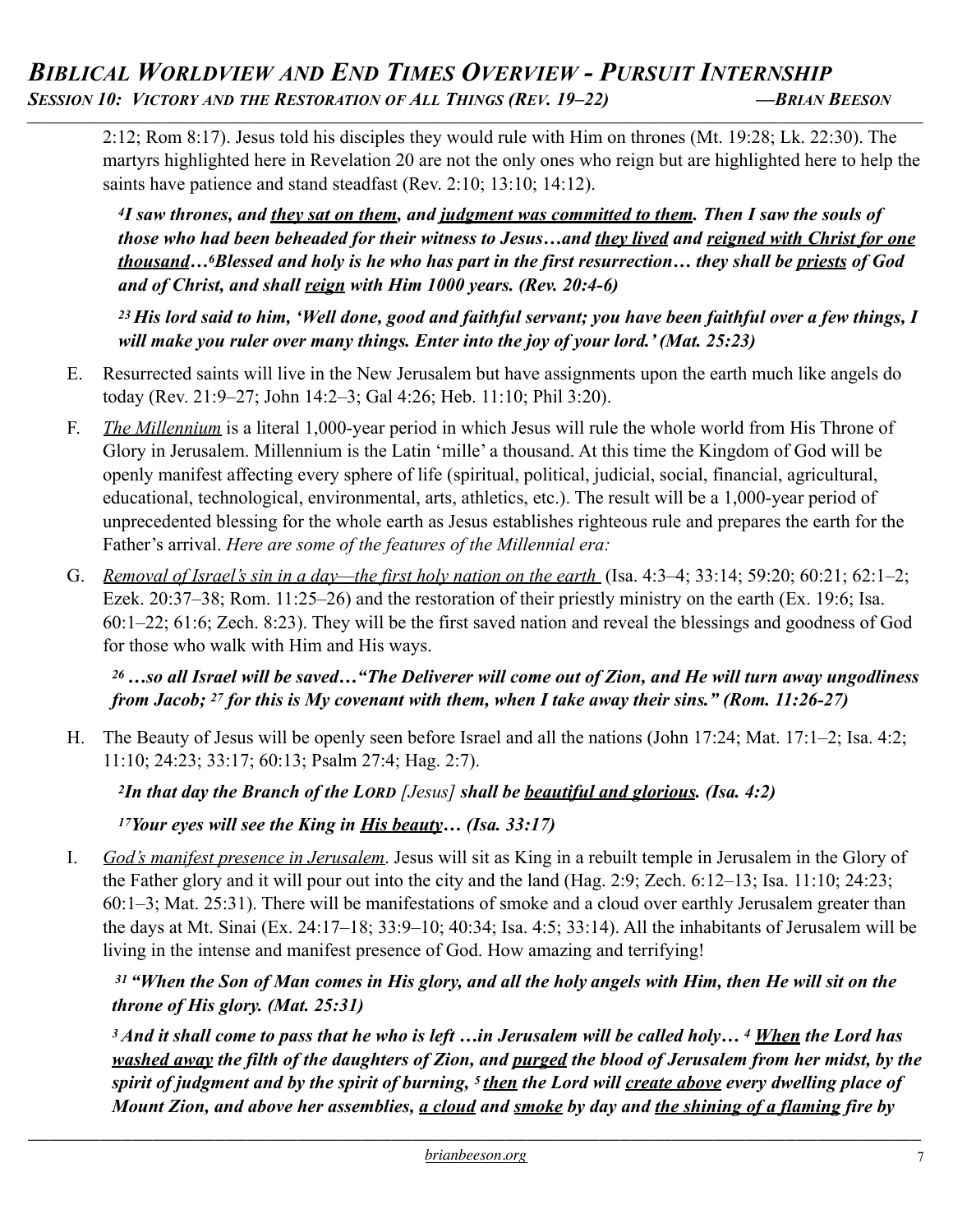*night. For over all the glory there will be a covering. 6 And there will be a tabernacle for shade in the daytime from the heat, for a place of refuge, and for a shelter from storm and rain. (Isaiah 4:3-6)* 

J. *Increased light***,** both natural and supernatural (Isa. 9:2; 24:23; 30:26; 60:1,19). Creation will be restored so everything is brighter (sun and moon) while God's uncreated light will surpass them all, shining out of Jerusalem and giving the earthly inhabitants a taste of heaven's delights and perfection.

*26 Moreover the light of the moon will be as the light of the sun, and the light of the sun will be sevenfold, as the light of seven days, in the day that the Lord binds up the bruise of His people and heals the stroke of their wound. (Isa. 30:26)* 

K. *Many nations will join Israel in worshipping the Lord* (Isa 11:10; 19:23–25; 24:16; 25:6–8; 60:6–7, 9; 66:18– 23; Zech. 14:16)—In essence the greatest missions movement after the greatest war on earth (Isa. 55). In the Millennium all the kings of the earth will be saved and worship Jesus (Ps. 72:11; 102:15; 138:4; 148:11; Isa. 62:2; Rev. 21:24).

*23 And it shall come to pass [after the Lord returns]…All flesh shall come to worship before Me [in Jerusalem]," says the Lord. (Isa. 66:23)* 

*Yes, all kings shall fall down before Him; all nations shall serve Him. (Psalm 72:11)* 

L. *International peace* from Jesus' leadership (Isa. 2:2–4; 9:6; 60:14–15, 18)

*4 …They shall beat their swords into plowshares, and their spears into pruning hooks; nation shall not lift up sword against nation, neither shall they learn war anymore. (Isa. 2:4)* 

M. *Natural and supernatural sources of water* turning the the land of Israel, even it's desert places and parts of the Middle East into a vast garden like the Garden of Eden (Isa. 30:25; 33:16, 21; 35:1–8; 51:3; Joel 3:18; Ezek. 47:1–12; Zech. 14:8; Psalm 46:4; Rev. 22:1–2; Ezek. 36:35).

*25 There will be on every high mountain and on every high hill rivers and streams of waters, in the day of the great slaughter…(Isa. 30:25)* 

```
18 And all the brooks of Judah shall be flooded with water; a fountain shall flow from the house of 
the Lord (Joel 3:18)
```
N. *Human life spans increasing* (Isa. 65:20–22; Zech. 8:4).

*22 For as the days of a tree, so shall be the days of My people… (Isa. 65:22)* 

O. *Animal kingdom restored* (Isa. 11:6–9; 65:25)

*6 "The wolf also shall dwell with the lamb… And a little child shall lead them. 7… And the lion shall eat straw like the ox. 8 The nursing child shall play by the cobra's hole… (Isa. 11:6–8)* 

P. *During His Millennial Reign, Jesus is the "Greater Solomon"* (1 Kings ch. 3–10) *bringing Israel* (and the whole earth) into the great *peace*, *stability* and *wealth*: *the full expanse of her land boundaries* originally promised to Abraham (Genesis 12:7; 13:14-15; 15:18-21; 17:8; Isa. 26:15; Ezek. 34:24), *riches in precious metals, abundance of water, food and livestock* (Psalm 72:15–16; 65:13; Isa. 30:25; 33:16; 35:7; 54:11–12; 60:5–9, 11, 17; 61:5; 65:10; Jer. 33:13), *godly administration of government*, walking in the Sermon on the Mount, bringing stability and righteousness (Mat. 5–7; Isa. 32:1–8; 33:5–6; 54:13–14; Ps. 72:1–14; Mt. 19:28; Lk. 22:30), *international fame* (Psalm 68:29–31; 72:10–11; Isa. 60) and *the geopolitical epicenter of*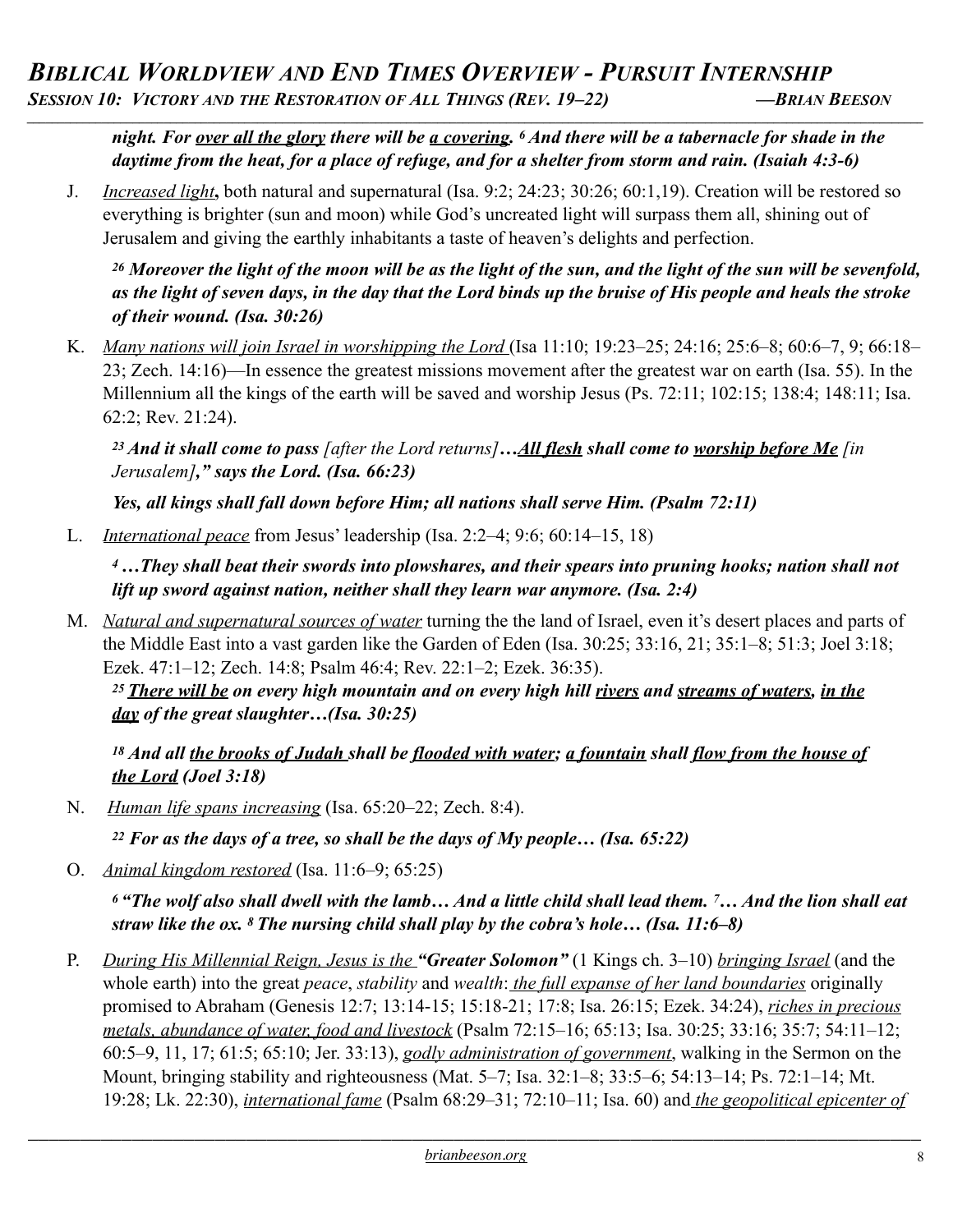# *BIBLICAL WORLDVIEW AND END TIMES OVERVIEW - PURSUIT INTERNSHIP SESSION 10: VICTORY AND THE RESTORATION OF ALL THINGS (REV. 19–22) —BRIAN BEESON \_\_\_\_\_\_\_\_\_\_\_\_\_\_\_\_\_\_\_\_\_\_\_\_\_\_\_\_\_\_\_\_\_\_\_\_\_\_\_\_\_\_\_\_\_\_\_\_\_\_\_\_\_\_\_\_\_\_\_\_\_\_\_\_\_\_\_\_\_\_\_\_\_\_\_\_\_\_\_\_\_\_\_\_\_\_\_\_\_\_\_\_\_\_\_\_\_\_\_\_\_\_\_\_\_\_\_\_\_\_\_\_\_\_\_\_\_\_\_\_\_\_\_\_\_\_\_\_\_\_\_\_\_\_\_\_\_\_\_\_\_\_\_\_*

*affection* (Ps. 48:2; Isa. 60:14–15). He will *rebuild the temple* and it's *glory* will far surpass that of Solomon's day (Hag. 2:9; Zech. 6:12–13; Psalm 68:29–31). As a "*wonderful counsellor*," He will solve many troubling ethnic, international, environmental, agricultural and social issues in *His wisdom* (Isa. 2:2–4; 9:6: 11:4).

Q. *Sin and death defeated* (1 Cor. 15:24–26; 54–57; Isa. 25:6–8). God will completely remove the curse on the earth that came through Adam. The wicked will be the minority and the righteous will flourish.

*25 For He [Jesus] must reign till He [The Father] has put all enemies under His [Jesus'] feet. 26 The last enemy that will be destroyed is death… (1 Cor. 15:25–26)* 

*7 … on this mountain [Jerusalem] 8 He [Jesus] will swallow up death forever, and the Lord God will wipe away tears from all faces… (Isa. 25:7–8)* 

R. It will take 1,000 years to spread, mature and test the righteousness in every area of every nation. Jesus' government will progressively spread to all nations (Isa. 9:7). Jesus does not "fix" all injustice at once on His own but He builds His Kingdom progressively with the resurrected saints and believing peoples.

#### **V.** *SCENE FIVE* **- SATAN IS RELEASED AFTER 1,000 YEARS (REV. 20:7–10)**

*7Now when the thousand years have expired, Satan will be released from his prison 8and will go out to deceive the nations…9They…surrounded the camp of the saints and the beloved city. And fire came down from God out of heaven and devoured them. 10The devil…was cast into the lake of fire and brimstone where the beast and the false prophet are. And they will be tormented day and night forever and ever. (Rev. 20:7–10)*

A. The Lord will allow Satan, the "snake" of Genesis 3, back onto the earth in this ideal environment before handing it over the earth to the Father as a perfect gift (1 Cor. 15:24; James 1:17).

*24 Then comes the end, when He [Jesus] delivers the kingdom to God the Father, when He [Jesus] puts an end to all rule and all authority and power. (1 Cor. 15:24)*

B. *First* Jesus will allow Satan on the earth to test those in natural bodies in a perfect environment, to *reveal the human heart*, *exposing pride* for those who felt superior to Adam in his fall while revealing the *depth of human sin, the "mystery of iniquity"* (2 Thes. 2:7) and our *full-dependence* on God for salvation and His great mercy and love in that even in an ideal environment, men rebel because they love sin (Isa. 59:7; 2 Thes. 2:12; 2 Pet. 2:13). Men will not be able to blame their sin on their difficult circumstances.

# *7 For the mystery of lawlessness is already at work… (2 Thes. 2:7)*

C. *Second,* The Lord will demonstrate Satan's unredeemable state, the *incurable evil* of his character and nature. After having been in prison for 1,000 years, Satan's rage has even escalated. He continues to kill, steal and destroy, lying and deceiving (Rev. 20:8; John 10:10; John 8:44). There is no place or Satan and His fallen angels in God's New Heaven and New Earth (Isa. 65:17, 22; 2 Pet. 3:13; Rev. 21:1). Then the Lord will cast him into the Lake of Fire forever (Rev. 20:10).

# *7Now when the thousand years have expired, Satan will be released from his prison 8and will go out to deceive the nations… (Rev. 20:7-8)*

D. *Third,* Jesus tests what He has built before handing it over the the Father as a perfect gift (1 Cor. 3:13; 1 Peter 1:7; 1 Cor. 15:24; James 1:17) so the Father will dwell with humanity forever on a new earth (Rev. 21–22).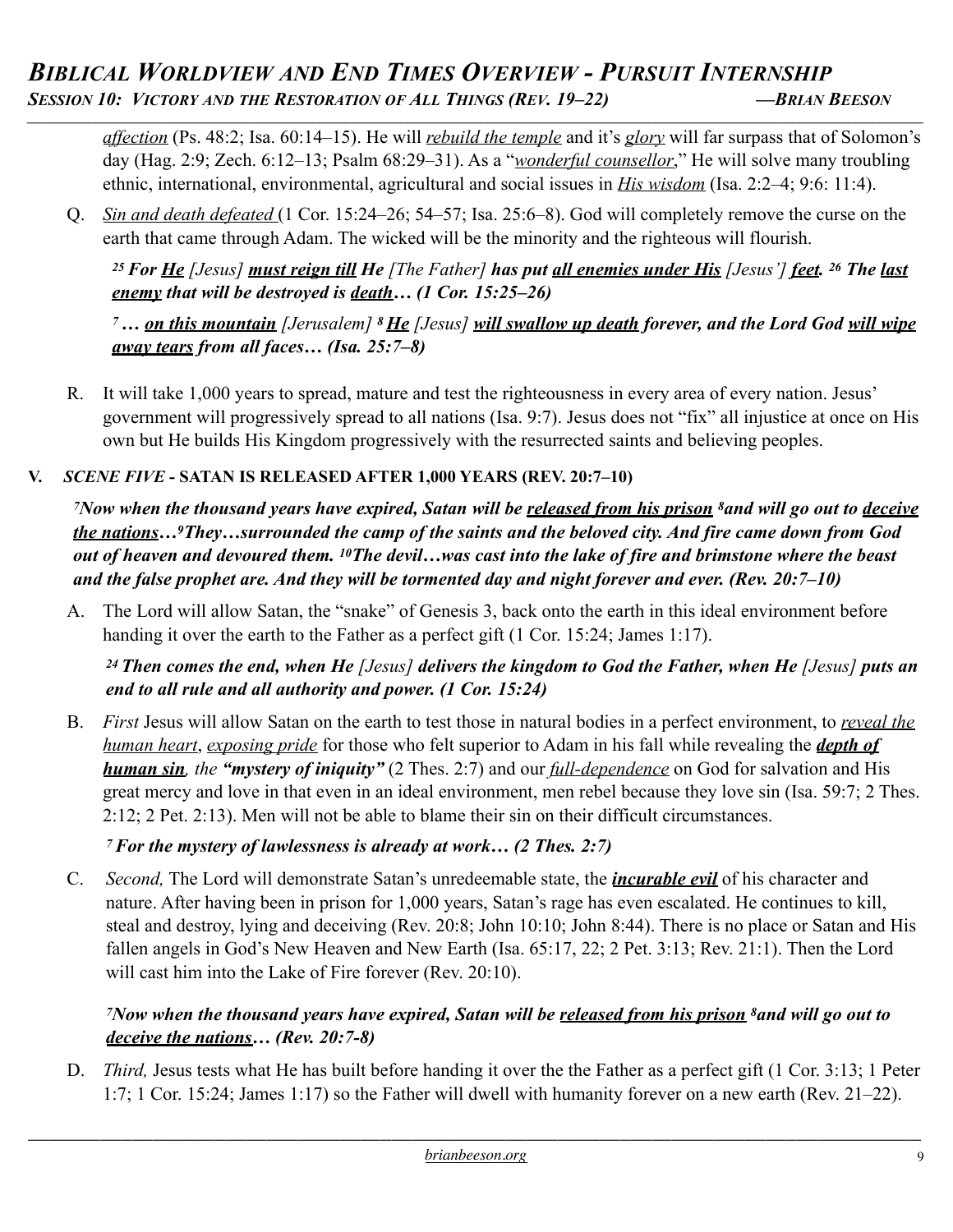# *BIBLICAL WORLDVIEW AND END TIMES OVERVIEW - PURSUIT INTERNSHIP SESSION 10: VICTORY AND THE RESTORATION OF ALL THINGS (REV. 19–22) —BRIAN BEESON*

*\_\_\_\_\_\_\_\_\_\_\_\_\_\_\_\_\_\_\_\_\_\_\_\_\_\_\_\_\_\_\_\_\_\_\_\_\_\_\_\_\_\_\_\_\_\_\_\_\_\_\_\_\_\_\_\_\_\_\_\_\_\_\_\_\_\_\_\_\_\_\_\_\_\_\_\_\_\_\_\_\_\_\_\_\_\_\_\_\_\_\_\_\_\_\_\_\_\_\_\_\_\_\_\_\_\_\_\_\_\_\_\_\_\_\_\_\_\_\_\_\_\_\_\_\_\_\_\_\_\_\_\_\_\_\_\_\_\_\_\_\_\_\_\_*

*<sup>13</sup> [E]ach one's work will become clear; for the Day will declare it, because it will be revealed by fire; and the fire will test each one's work, of what sort it is. (1 Cor. 3:13)* 

*<sup>17</sup> Every good gift and every perfect gift is from above [God's nature]… (James 1:17)*

#### **VI.** *SCENE SIX* **- THE GREAT WHITE THRONE JUDGMENT (REV. 20:11–15)**

*11Then I saw a great white throne…12And I saw the dead, small and great, standing before God, and books were opened [the second resurrection] And another book was opened, which is the book of life. And the dead were judged according to their works, by the things which were written in the books…14Then Death and Hades were cast into the lake of fire. This is the second death. 15And anyone not found written in the book of life was cast into the lake of fire. (Rev. 20:11-15)* 

A. Directly after the final conflict with Satan, the Lord will resurrect all unbelievers and judge them before the Great White Throne *according to their works* (Mat. 5:20; Rev. 20:12). This is the second resurrection, the *resurrection of condemnation* (John 5:28-29; Dan. 12:1-3). Unbelievers also receive resurrected bodies.

*28 Do not marvel at this; for the hour is coming in which all who are in the graves will hear His voice 29 and come forth—those who have done good, to the resurrection of life [first resurrection], and those who have done evil, to the resurrection of condemnation [second resurrection]." (John 5:28–29)* 

*1 At that time… there shall be a time of trouble [Great Tribulation], such as never was since there was a nation, even to that time. And at that time your people [Israel] shall be delivered, every one who is found written in the book. 2 And many of those who sleep in the dust of the earth shall awake, some to everlasting life [first resurrection], some to shame and everlasting contempt [second resurrection]. 3 Those who are wise shall shine like the brightness of the firmament, and those who turn many to righteousness like the stars forever and ever. (Dan 12:1–3)*

B. The Lake of Fire does not "purify" or "annihilate" consciousness, but is an eternal instrument of torment and punishment (Isa. 66:24; Mt. 18:8; 25:41; Mk. 9:43–44, 45–46, 47–48; Rev. 14:9–11; 20:10).

 *24 And they shall…look upon the corpses of the men who have transgressed against Me. For their worm does not die, and their fire is not quenched. They shall be an abhorrence to all flesh. (Isa. 66:24)* 

- C. It is necessary to remove all the wicked and evil as they will have no place in the New Heavens and Earth. This is the final action in transitioning the earth.
- D. During this time, the earth will be renovated and cleansed by fire (2 Pet. 3:10–13; Rev. 20:9).

*10 But the day of the Lord will come as a thief in the night, in which the heavens will pass away with a great noise, and the elements will melt with fervent heat; both the earth and the works that are in it will be burned up. 11 Therefore, since all these things will be dissolved, what manner of persons ought you to be in holy conduct and godliness, 12 looking for and hastening the coming of the day of God, because of which the heavens will be dissolved, being on fire, and the elements will melt with fervent heat? 13 Nevertheless we, according to His promise, look for new heavens and a new earth in which righteousness dwells. (2 Pet. 3:10-13)*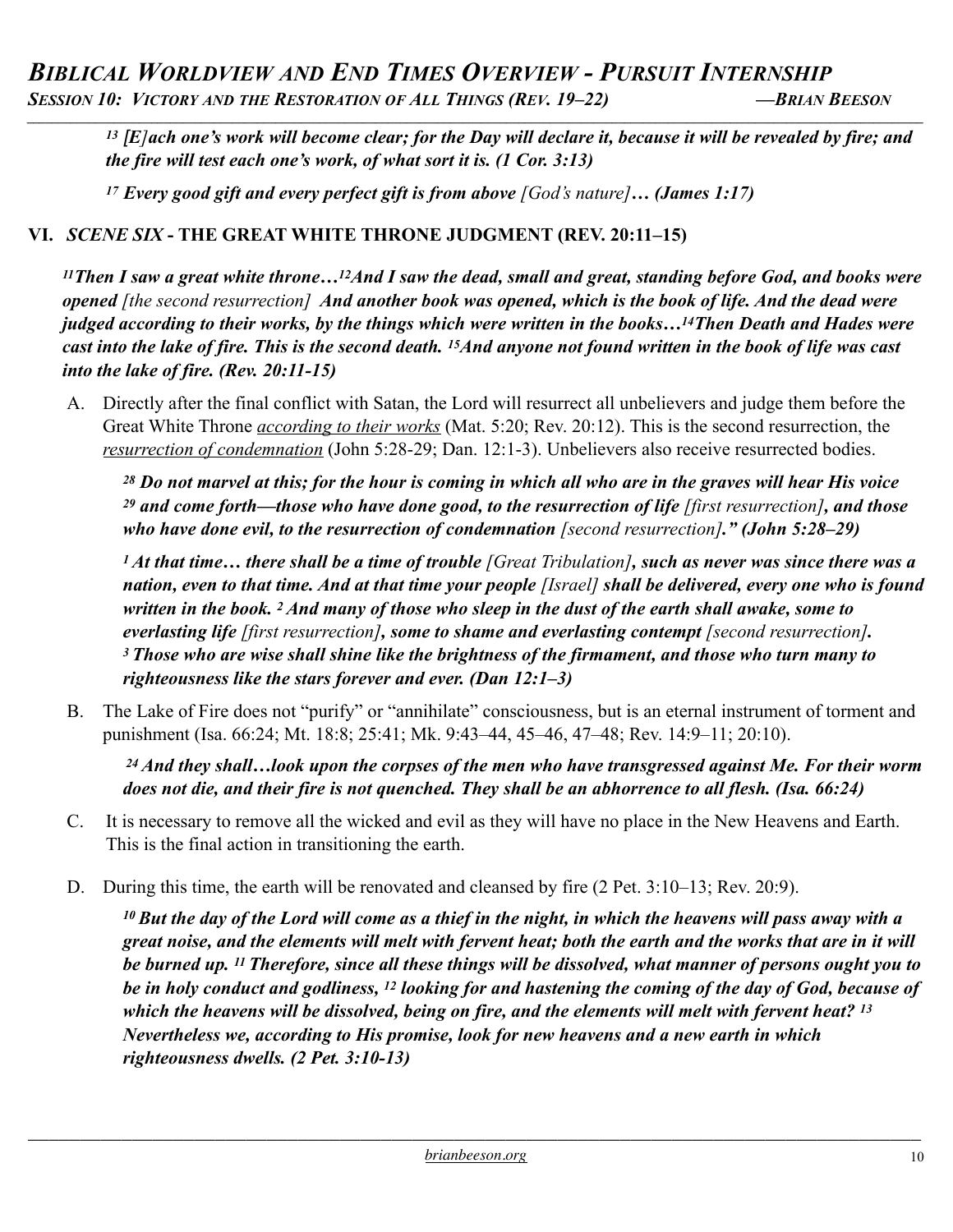E. The earth will be *"renovated"* not annihilated; *"resurrected"* not replaced. Scripture declares that the earth continues forever (Ps. 37:29; 78:69; 104:5; 105:10-11; 125:1-2; 1 Chr. 23:25; 28:8; Isa. 60:21; Ezek. 37:25; Joel 3:20). The earth is only "new" in the sense of being "re-newed" and resurrected from its present state. The phrase "passed away" (Rev. 21:1) is the same Greek words as in 2 Cor. 5:17 denoting a change, not removal. The earth will be resurrected in glory even as our natural bodies will (1 Cor. 15:35–49).

### **VII.** *SCENE SEVEN* **- THE FATHER ESTABLISHES HIS THRONE ON EARTH (REV. 21:1–8)**

A. The high point of history is the Father dwelling on earth with humans (Rev. 21:3). God's purpose has always been to live together with His people *face to face on this earth*. The Father's throne permanently coming to earth is the ultimate reality that God accomplished through Christ.

*1I saw a new heaven and a new earth, for the first heaven and the first earth had passed away. Also there was no more sea. 2Then I, John, saw the holy city, New Jerusalem, coming down out of heaven from God, prepared as a bride adorned for her husband. 3And I heard a loud voice from heaven saying, "Behold, the tabernacle of God is with men, and He will dwell with them, and they shall be His people. God Himself will be with them and be their God."(Rev. 21:1-3)* 

B. The new earth is the permanent resting place of the New Jerusalem. Most likely the earth will have to be much larger in size to accommodate the approximate three billion saints and untold billions of angels and the massive size of the New Jerusalem as it will come down rest upon the new earth forever.

#### **VIII. NEW JERUSALEM: THE RESTORATION OF ALL THINGS (REV. 21–22)**

A. Revelation 21–22 is the angelic explanation following the glory and judgment described in the Revelation 19–20 and the final angelic explanation of the book of Revelation. It reveals how Jesus will restore to us all that He intended in creating the Garden of Eden.

*19Repent…that your sins may be blotted out, so that…20 He [the Father] may send Jesus… 21whom heaven must receive [keep] until the times of restoration of all things, which God has spoken by the mouth of all His holy prophets since the world began. (Acts 3:19-21)* 

- B. The description of the City as the *Holy of Holies—*an external view (21:9–21)
	- 1. *The City's design*: a cube (21:16) like the Holy of Holies in Solomon's temple.
	- 2. *The City's adornment*: It has eight of the precious stones (21:19–20) that the high priest wore on his breastplate when entering the Holy of Holies, signifying nearness to God (Ex. 28:17–20; 39:10).
	- 3. *The City's glory*: It is filled with the *shekinah* glory as in the temple (2 Chr. 5–7), yet with the brightness of ancient jasper that is different from modern jasper (Rev. 21:11, 23; 22:5).
	- 4. *The City's construction*: gates (21:12b-14), walls (21:12a, 14–18), foundations (21:12, 19–20), and streets (21:21; 22:2).